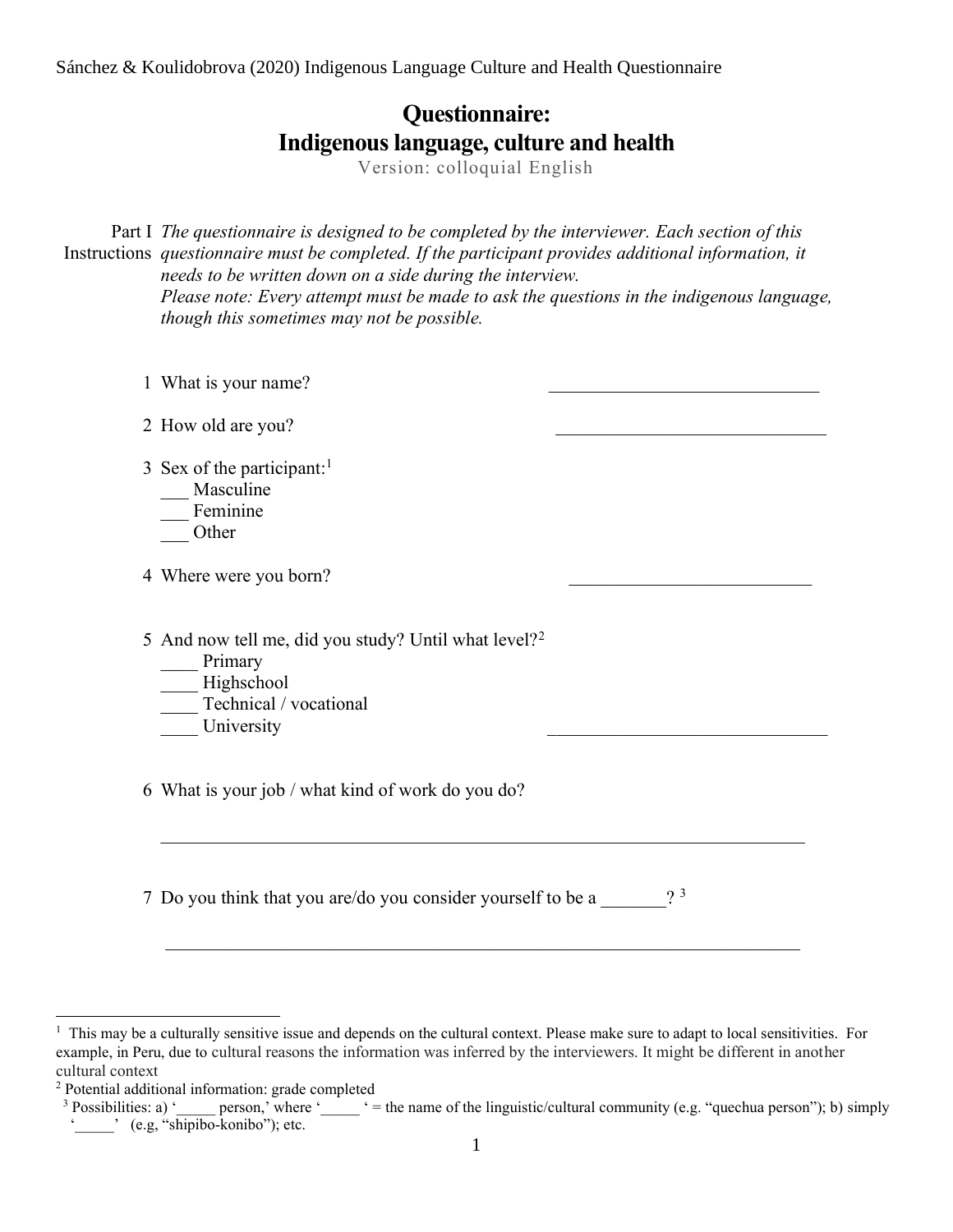Part II *Now we will speak about languages… Mother tongue<sup>4</sup> is the language that you have been*  Instructions *speaking/using from birth and during childhood. It is possible to have more than one mother tongue. It does not matter if you have forgotten it; it is still your mother tongue because it is what your family spoke to you/used with you when you were small.* 

- 8 Which language(s) did your family speak/use with you during your childhood until you went to school?<sup>5</sup>
	- \_\_\_\_ a) [Primary indigenous language]
	- \_\_\_\_ b) [Dominant language of the country]
	- \_\_\_\_ c) Other indigenous language
	- d) Other language $(s)^6$

9 In your family, what other languages were spoken/used around you?

\_\_\_\_ a) [Primary indigenous language]

b) [Dominant language of the country]

- c) Other indigenous language
- $\frac{d}{dx}$  Other language(s)  $\frac{d}{dx}$

10 Which languages did you speak/use before you started primary school?

- \_\_\_ a) [Primary indigenous language]
- b) [Dominant language of the country]
- \_\_\_\_ c) Other indigenous language
- $\overline{d}$  Other language(s)
- 11 Which languages did you speak/use when you were old enough to go to school and start helping your family?
	- \_\_\_ a) [Primary indigenous language]
	- \_\_\_\_ b) [Dominant language of the country]
	- \_\_\_\_ c) Other indigenous language
	- $\overline{d}$  Other language(s)

#### 12 Do you speak [dominant language of the country]?

\_\_\_\_ Yes  $\overline{\phantom{a}}$  No Other

<sup>4</sup> Another word for this is "native language". This will depend on the community.

<sup>&</sup>lt;sup>5</sup> Depending on the language in which the questionnaire is administered, each of the multiple options may be converted into yes/no questions. That was the case in Quechua.

 $6$  Examples might include other local languages, English, etc.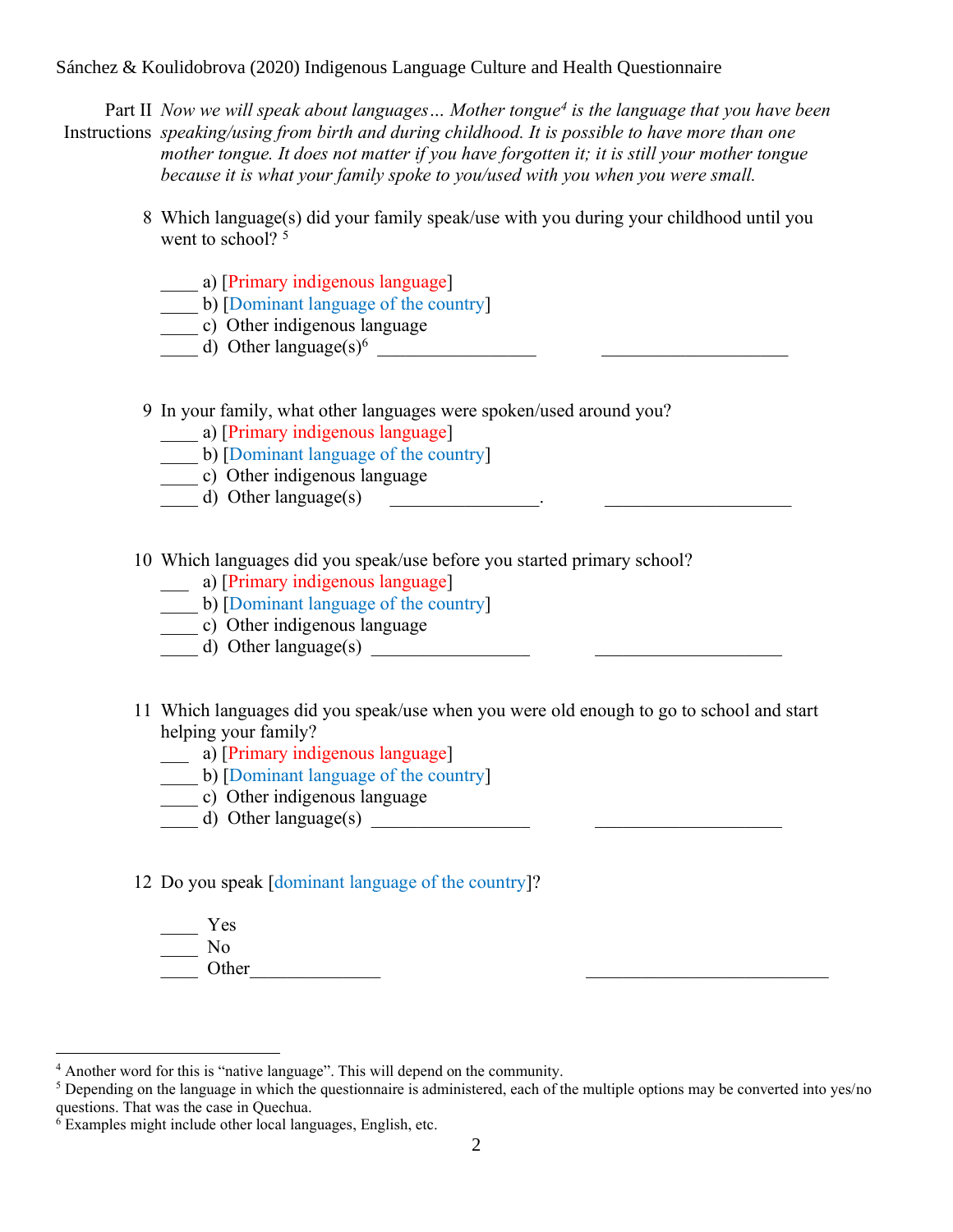13 If you speak [dominant language of the country], when did you learn it?

a. Before you the age of primary school

- \_\_\_b. When you were old enough to go to school and start helping your family
- \_\_\_c. When you were an adult.

14 Which languages do you use when you are:

- a. At home with the family:
- b. With friends:
- c. In your community: \_\_\_\_\_\_\_\_\_\_\_\_\_\_\_\_\_\_\_\_\_\_\_\_\_\_\_\_\_\_\_\_\_\_\_\_
- d.  $[At work]^7$ :

15 Which language(s) can you use to talk about simple things?

\_\_\_\_[Primary indigenous language] \_\_\_\_ [Dominant language of the country] Both

16 In which language can you understand and talk about family matters (ask questions, respond, talk about everyday things related to the household)? <sup>8</sup>

\_\_\_\_ [Primary indigenous language] Dominant language of the country Both

17 Can you ask elders in your community about their stories and retell them?<sup>9</sup>

\_\_\_\_Yes No. Other  $\Box$ 

<sup>7</sup> This term must be community specific, e.g. "in the fields" for the primarily agricultural community, etc.

<sup>&</sup>lt;sup>8</sup> A possible adaptation: "Can you understand.....[...] in language?"

 $9$  An alternative form of the question: "Can you ask elders in your community about what they remember, and retell their stories?" This form of the question is more complex (involves embedding) and will reveal higher proficiency in comprehension.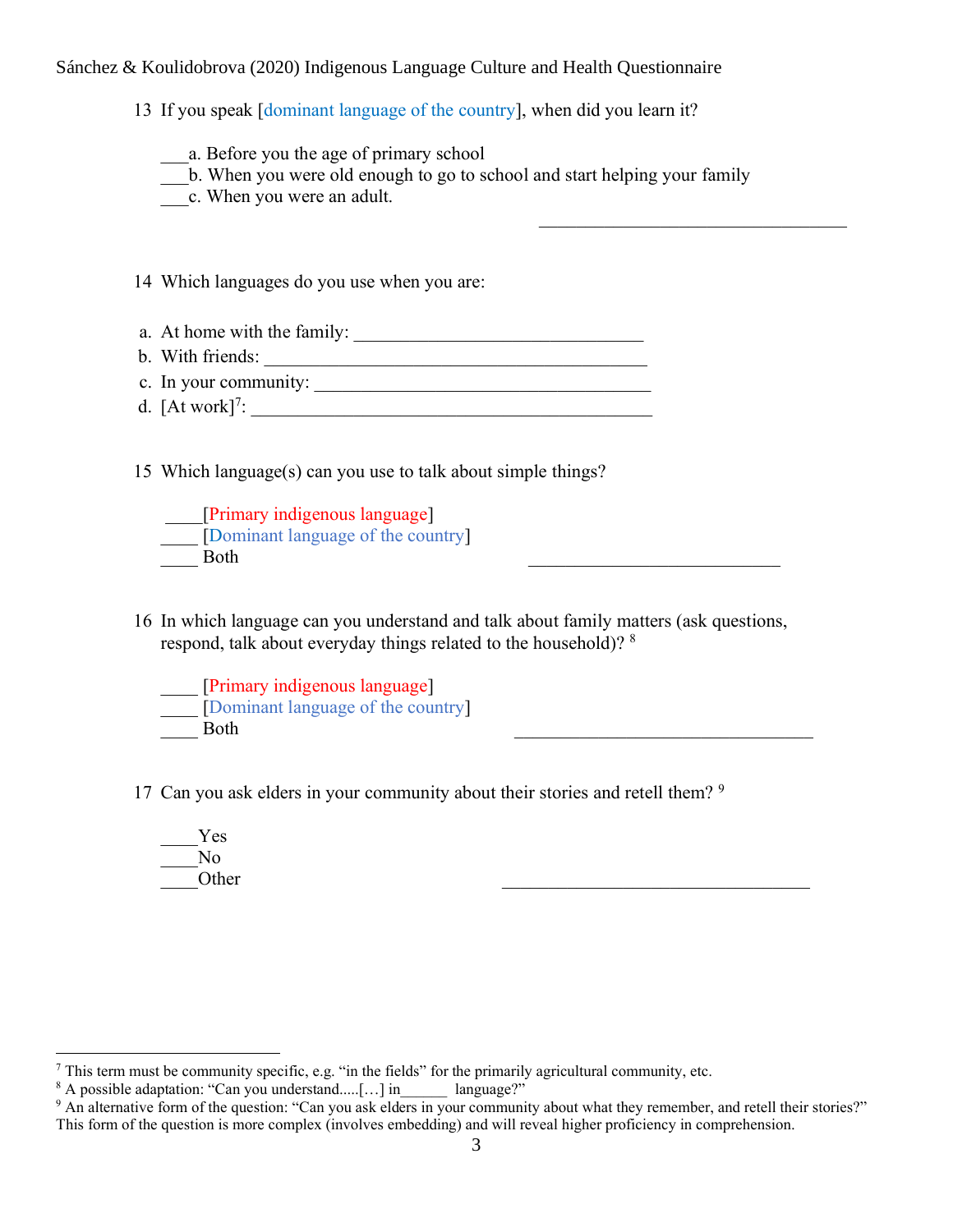18 Can you understand and talk in [primary indigenous language] about family, and community matters including official documents if somebody reads them out loud?

\_\_\_\_ Yes \_\_\_\_ No

Other  $\Box$ 

19 Do you think [primary indigenous language] is appreciated in your region?

 $\qquad \qquad \text{Yes}$ 

\_\_\_\_ No  $\frac{N^{\rm oo}}{\rm Other}$ 

20 Do you think of yourself as a part of the  $[$   $]$  community?<sup>10</sup>

- \_\_\_\_ Yes
- 
- $\frac{N_0}{\text{Other}}$
- 21 Does your community have a traditional healer or a health professional (like a doctor or a nurse)?

 $\overline{\phantom{a}}$ 

Yes. This person works at a local clinic.

- Yes. This person is a [a word from the primary indigenous language].
- No, my community does not have a medical/healthcare provider of any kind.

Part III *I am going to ask you about the pandemic (coronavirus)...* Instructions

22 Have you heard of the coronavirus?

 $Yes$  $\rm No$ 

23 What is coronavirus? \_\_\_\_\_\_\_\_\_\_\_\_\_\_\_\_\_\_\_\_\_\_\_\_\_\_\_\_\_\_\_\_\_\_\_\_\_\_\_\_\_\_\_\_\_\_\_\_\_\_

24 Is it a disease or not? \_\_\_\_\_\_\_\_\_\_\_\_\_\_\_\_\_\_\_\_\_\_\_\_\_\_\_\_\_\_\_\_\_\_\_\_\_\_\_\_\_\_\_\_\_\_\_\_\_\_\_

 $10$  Depending on the context of the community, this could be "indigenous community", or "native community", or "farming" community", or even "this local community". The goal of the question is to see if the participant considers themselves a *member of the indigenous group*.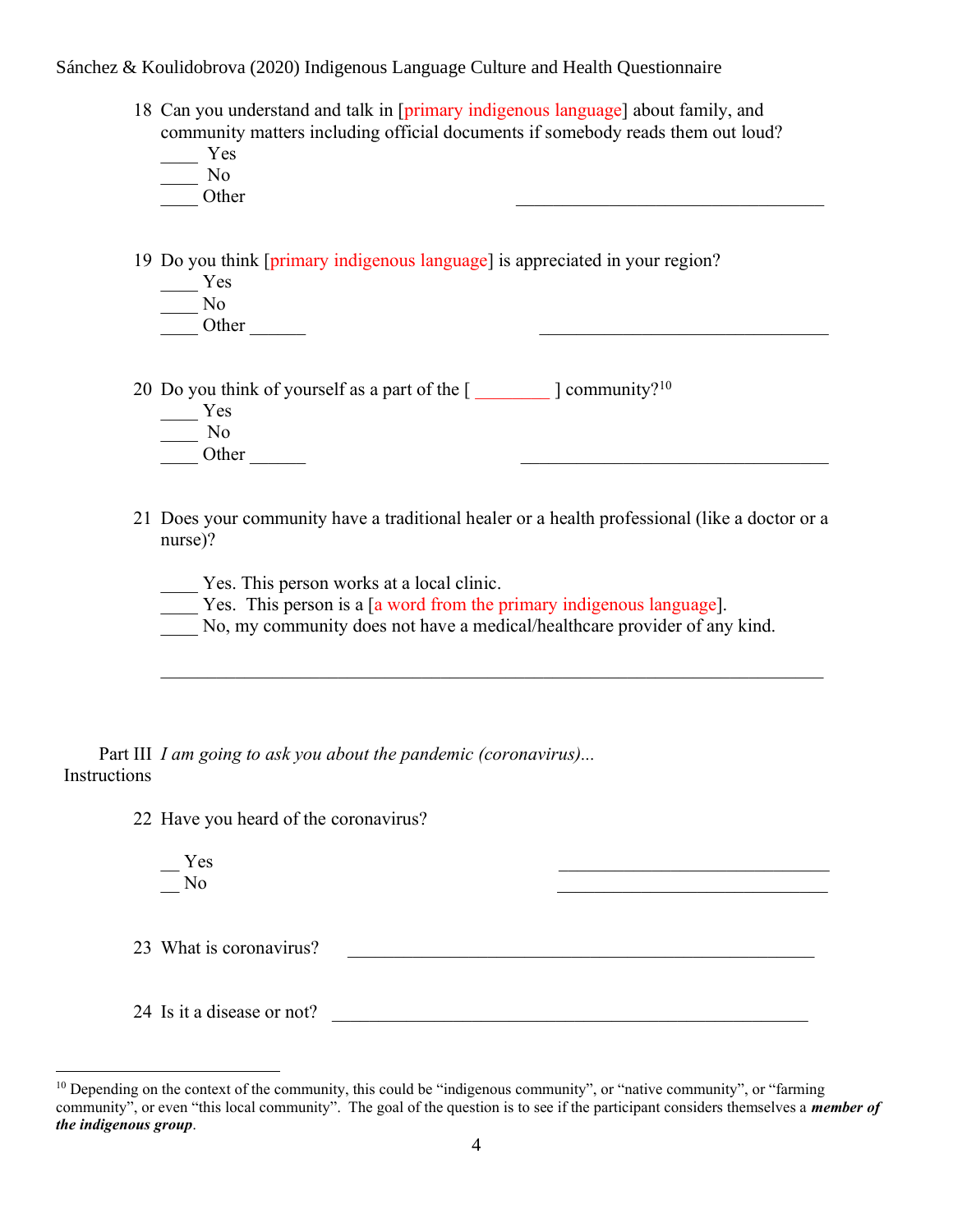| 25. What causes the virus?                                                                                                                                                                                                                                                          |                                                                                                                                                                                                                                                                                                                                                                              |
|-------------------------------------------------------------------------------------------------------------------------------------------------------------------------------------------------------------------------------------------------------------------------------------|------------------------------------------------------------------------------------------------------------------------------------------------------------------------------------------------------------------------------------------------------------------------------------------------------------------------------------------------------------------------------|
| 26 Do you use any other name for coronavirus in [primary indigenous language]?                                                                                                                                                                                                      |                                                                                                                                                                                                                                                                                                                                                                              |
| Yes<br>No                                                                                                                                                                                                                                                                           | the control of the control of the control of the control of the control of                                                                                                                                                                                                                                                                                                   |
| 27 If you say you know another name for coronavirus, what is it?                                                                                                                                                                                                                    |                                                                                                                                                                                                                                                                                                                                                                              |
| 28 How have you heard about coronavirus?                                                                                                                                                                                                                                            |                                                                                                                                                                                                                                                                                                                                                                              |
| a Listening/watching/reading the media: television/radio, public<br>announcements/computer/WhatsApp/Facebook<br>b From people: neighbors/family/ acquaintances<br>c Clinic<br>d Community leaders/healer<br>e Mayor/ religious authorities (priests, pastors) $11$<br>f Other forms | <u> 1989 - Johann John Stein, markanist fra de francez (</u><br><u> 1989 - Johann John Stone, mars eta bainar eta mondo</u><br><u> 1989 - Johann John Stone, mars eta bainar eta baina eta erromania eta baina eta baina eta baina eta baina eta</u><br><u> 1989 - Johann Stein, marwolaethau a bhann an t-Amhain an t-Amhain an t-Amhain an t-Amhain an t-Amhain an t-A</u> |
| 29 Did you hear these messages in [dominant language of the country] or [primary indigenous<br>language]?                                                                                                                                                                           |                                                                                                                                                                                                                                                                                                                                                                              |
| [Dominant language of the country]<br>[Primary indigenous language]<br><b>Both</b>                                                                                                                                                                                                  | <u> 1989 - Johann Barbara, martin amerikan basal dan berasal dalam basal dalam basal dalam basal dalam basal dala</u><br><u> 1980 - Johann Barbara, martxa a</u>                                                                                                                                                                                                             |
| 30 If you have heard these messages in [primary indigenous language], where did you hear<br>them?                                                                                                                                                                                   |                                                                                                                                                                                                                                                                                                                                                                              |
| a. The official government radio spots <sup>12</sup><br>b. Local radio/municipal radio/community radio <sup>13</sup><br>c. Other                                                                                                                                                    |                                                                                                                                                                                                                                                                                                                                                                              |

<sup>&</sup>lt;sup>11</sup> This can be adapted to the religious authorities in the community.

<sup>&</sup>lt;sup>12</sup> This can be adapted to the local media available.<br><sup>13</sup> In the original questionnaire we included audio speakers that are installed in public places. If any other well-known media can be identified in the community, it can be added here.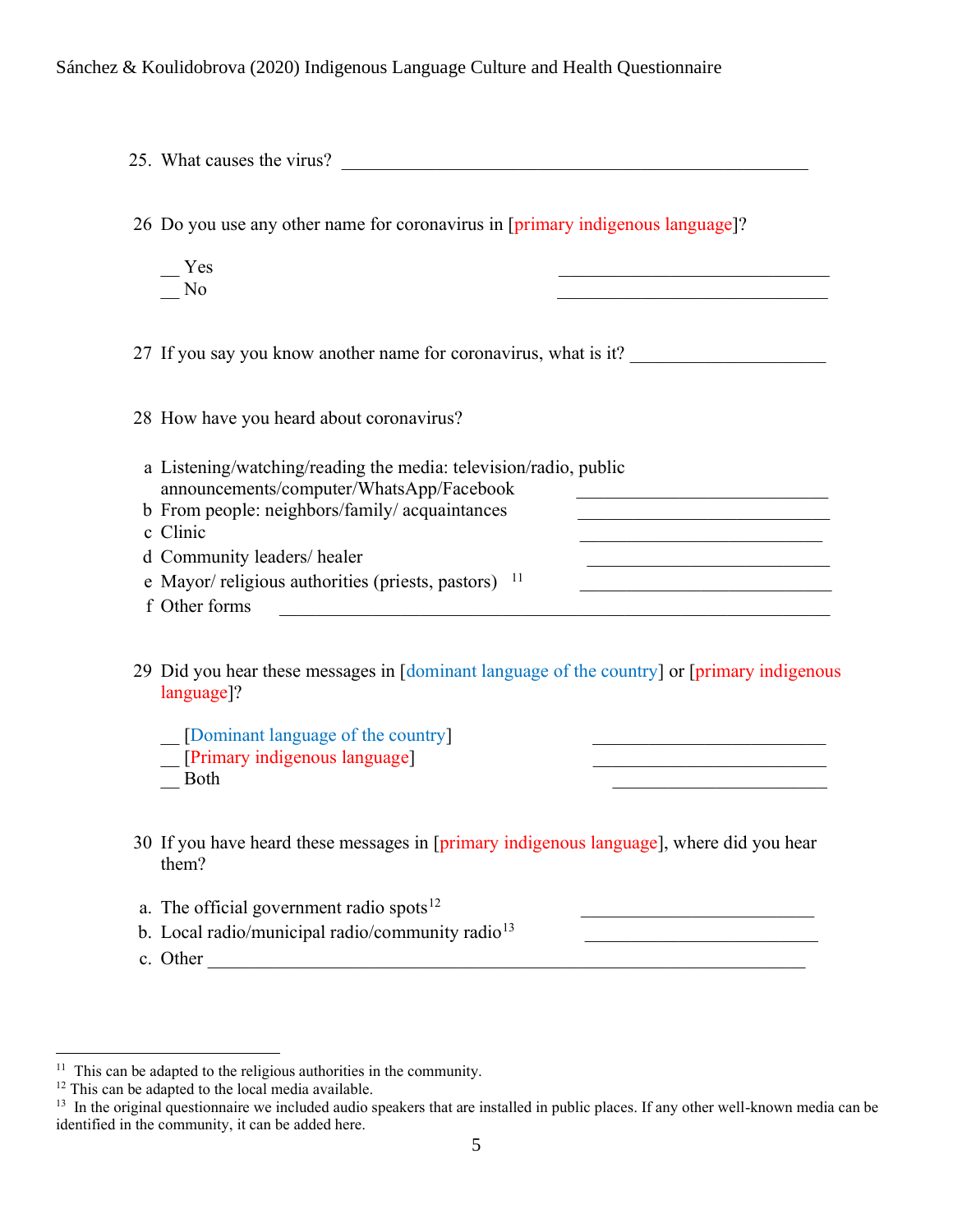31 Do you feel<sup>14</sup> that you understand everything that you hear about the coronavirus?

 $Yes$ No quantity  $\overline{a}$  and  $\overline{b}$  and  $\overline{b}$  and  $\overline{b}$  and  $\overline{a}$  and  $\overline{a}$  and  $\overline{b}$  and  $\overline{b}$  and  $\overline{b}$  and  $\overline{b}$  and  $\overline{b}$  and  $\overline{b}$  and  $\overline{b}$  and  $\overline{b}$  and  $\overline{b}$  and  $\overline{b}$  and  $\$ 

32 Do you feel that you understand almost nothing that you hear about coronavirus?

 $Yes$ No quantity  $\overline{a}$  and  $\overline{b}$  and  $\overline{b}$  and  $\overline{b}$  and  $\overline{a}$  and  $\overline{a}$  and  $\overline{b}$  and  $\overline{b}$  and  $\overline{b}$  and  $\overline{b}$  and  $\overline{b}$  and  $\overline{b}$  and  $\overline{b}$  and  $\overline{b}$  and  $\overline{b}$  and  $\overline{b}$  and  $\$ 

33 Do you feel that you understand some things but not everything about Coronavirus?  $Yes$ No quantity  $\overline{a}$  and  $\overline{b}$  and  $\overline{b}$  and  $\overline{b}$  and  $\overline{a}$  and  $\overline{a}$  and  $\overline{b}$  and  $\overline{b}$  and  $\overline{b}$  and  $\overline{b}$  and  $\overline{b}$  and  $\overline{b}$  and  $\overline{b}$  and  $\overline{b}$  and  $\overline{b}$  and  $\overline{b}$  and  $\$ 

34 Can you tell me, what are the symptoms of the coronavirus?<sup>15</sup>

35 How do you know someone has coronavirus?

36 What kind of people are more vulnerable to coronavirus/can get sick more?

 $\mathcal{L}_\mathcal{L} = \mathcal{L}_\mathcal{L} = \mathcal{L}_\mathcal{L} = \mathcal{L}_\mathcal{L} = \mathcal{L}_\mathcal{L} = \mathcal{L}_\mathcal{L} = \mathcal{L}_\mathcal{L} = \mathcal{L}_\mathcal{L} = \mathcal{L}_\mathcal{L} = \mathcal{L}_\mathcal{L} = \mathcal{L}_\mathcal{L} = \mathcal{L}_\mathcal{L} = \mathcal{L}_\mathcal{L} = \mathcal{L}_\mathcal{L} = \mathcal{L}_\mathcal{L} = \mathcal{L}_\mathcal{L} = \mathcal{L}_\mathcal{L}$ 

37 How do people get sick with coronavirus?

38 What have you heard that people should do to take care of themselves now that the coronavirus is around?

<sup>&</sup>lt;sup>14</sup> A possible amendment: depending on what the language allows, "believe" or "think" may be better options here. Additionally, depending on the linguistic proficiency, the interview may need to reduce the number of embedded clauses, resulting in "Do you understand [...]?" The aforementioned is true for ##32-33 as well.

<sup>&</sup>lt;sup>15</sup> It is important to make sure to ask a direct question targeting the symptoms, not the ability to answer.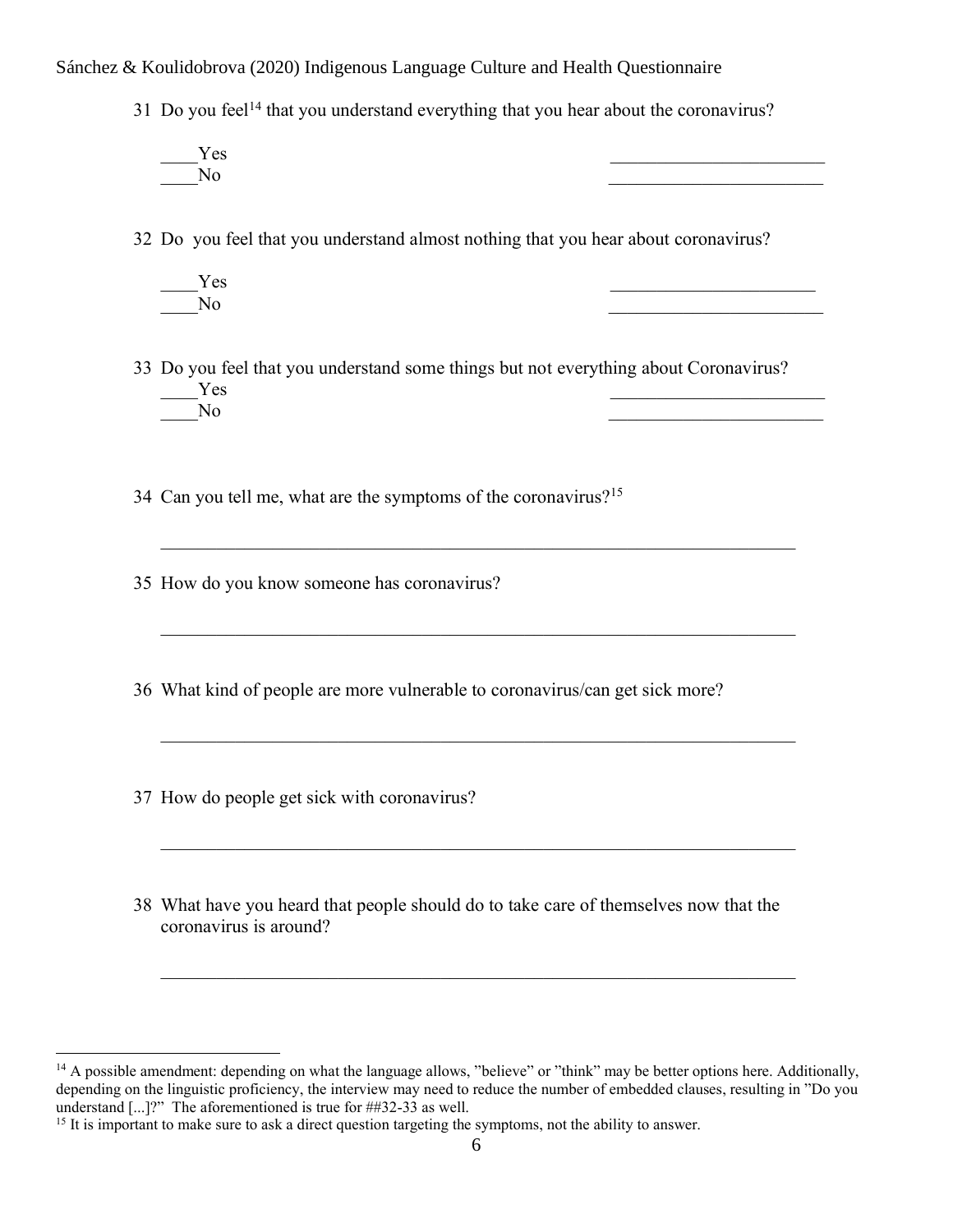- 39 Where did you get the information about how people should take care of themselves during coronavirus?
- a. From the media: television/radio, public announcements/computer/WhatsApp/Facebook <sup>16</sup>

| b. From people: neighbors/family/ acquaintances<br>c. Clinic<br>d. Community leaders/healer<br>e. Mayor/ religious authorities (priests, pastors) |  |
|---------------------------------------------------------------------------------------------------------------------------------------------------|--|
| 40 Do you believe this information?<br>Yes<br>No                                                                                                  |  |
| 41 Can you prevent becoming sick with coronavirus?<br>Yes<br>N٥                                                                                   |  |

42 If the answer is yes, how can you prevent becoming sick with coronavirus?

43 If the answer is no, why can't you prevent becoming sick with coronavirus?

44 How do you (generally) take care of yourself when you are sick?

45 Do you or any family members have long-term illnesses?  $Yes$ 

 $\rm No$ 

<sup>&</sup>lt;sup>16</sup> Interviewers should be instructed to use contextually appropriate predicates, e.g. 'listening', 'watching,' reading.'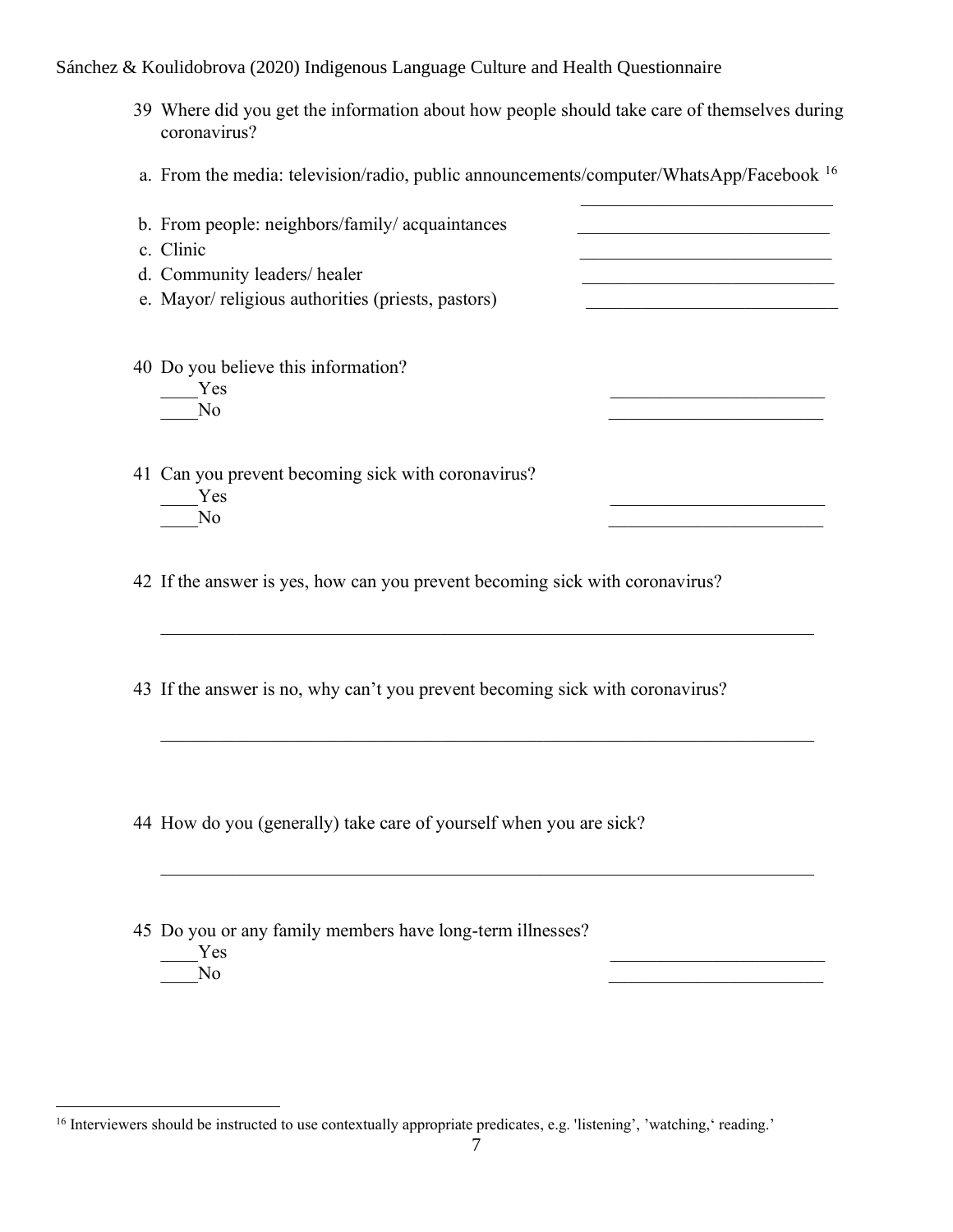46 If yes, has coronavirus changed the way in which you or they take care of yourself with the virus?

 $Yes$ No quantity  $\overline{a}$  and  $\overline{b}$  and  $\overline{b}$  and  $\overline{b}$  and  $\overline{a}$  and  $\overline{a}$  and  $\overline{b}$  and  $\overline{b}$  and  $\overline{b}$  and  $\overline{b}$  and  $\overline{b}$  and  $\overline{b}$  and  $\overline{b}$  and  $\overline{b}$  and  $\overline{b}$  and  $\overline{b}$  and  $\$ 

47 How would you take care of yourself if you get coronavirus?

48 Is there a cure for coronavirus and other pandemics?

Yes  $\overline{Y}$ No quantity  $\overline{a}$  and  $\overline{b}$  and  $\overline{b}$  and  $\overline{b}$  and  $\overline{a}$  and  $\overline{a}$  and  $\overline{b}$  and  $\overline{b}$  and  $\overline{b}$  and  $\overline{b}$  and  $\overline{b}$  and  $\overline{b}$  and  $\overline{b}$  and  $\overline{b}$  and  $\overline{b}$  and  $\overline{b}$  and  $\$ 

49 If yes, which is it?

Parte IV *Now we are going to talk about what people say. You may have heard some of what I* Instructions *will say already. Now, do you think what I will say is true?*

 $\mathcal{L}_\mathcal{L} = \mathcal{L}_\mathcal{L} = \mathcal{L}_\mathcal{L} = \mathcal{L}_\mathcal{L} = \mathcal{L}_\mathcal{L} = \mathcal{L}_\mathcal{L} = \mathcal{L}_\mathcal{L} = \mathcal{L}_\mathcal{L} = \mathcal{L}_\mathcal{L} = \mathcal{L}_\mathcal{L} = \mathcal{L}_\mathcal{L} = \mathcal{L}_\mathcal{L} = \mathcal{L}_\mathcal{L} = \mathcal{L}_\mathcal{L} = \mathcal{L}_\mathcal{L} = \mathcal{L}_\mathcal{L} = \mathcal{L}_\mathcal{L}$ 

50 Taking a hot bath does not prevent coronavirus

 $( )$  True  $( )$  False

51 Being cold does not prevent coronavirus

 $( )$  True  $( )$  False  $\qquad \qquad \qquad$ 

52 The coronavirus disease is caused by a virus

 $( )$  True  $( )$  False

53 Coronavirus spreads to people by mosquitoes or other insects

 $( )$  True  $( )$  False

54 People who drink hot tea are immune to coronavirus

 $( )$  True  $( )$  False

55 Most people who get coronavirus do not get better

 $( )$  True  $( )$  False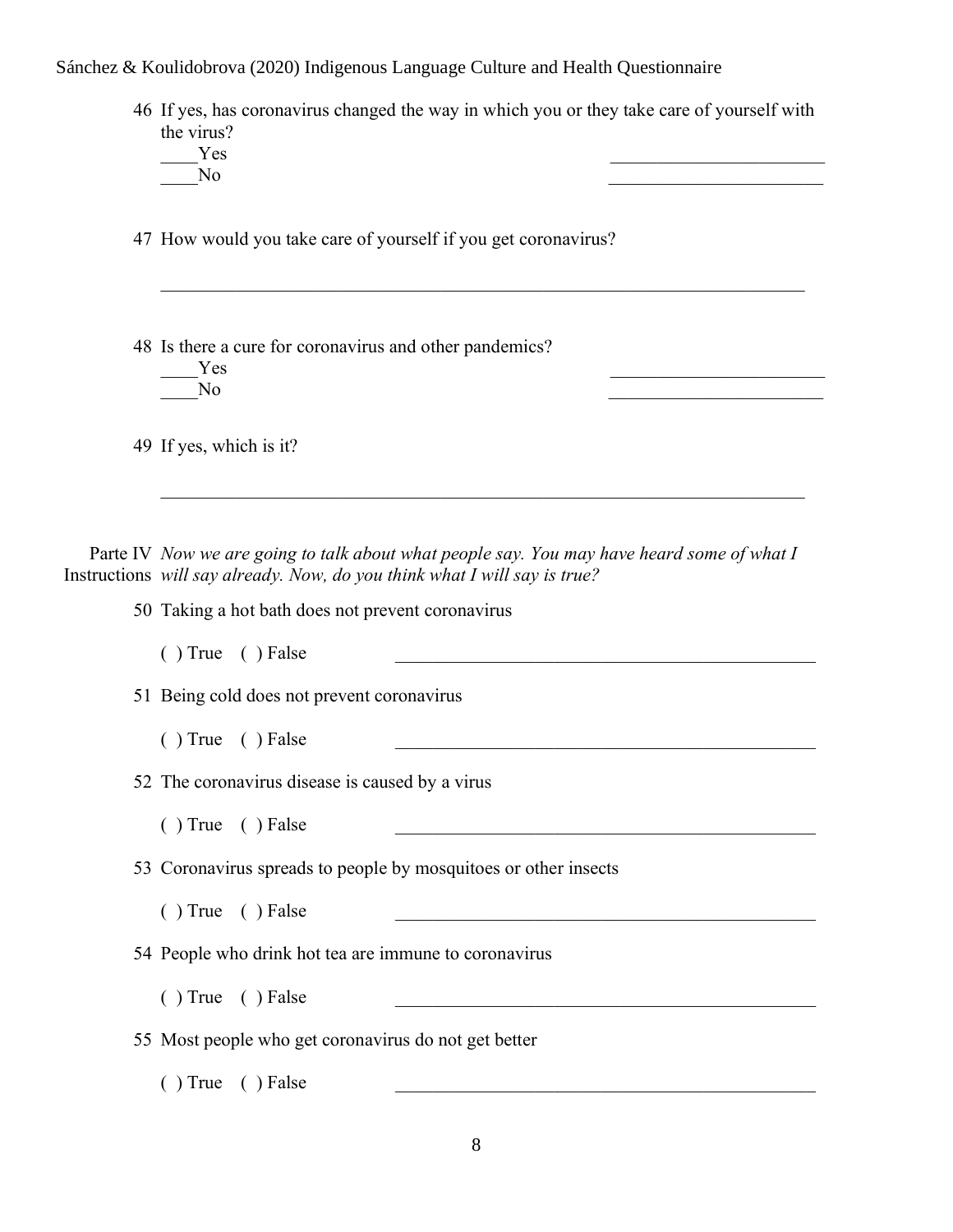56 If you have coronavirus, drinking beer, or other alcohol you can buy in stores, is dangerous and does not work as treatment for fever or any other symptom of CORONAVIRUS.

 $( )$  True  $( )$  False

- 57 Every day the government<sup>17</sup> talks about how many people died from coronavirus
	- $( )$  True  $( )$  False
- 58 The government (officials/authorities) reports do not talk about how to become cured or healed from coronavirus

 $( )$  True  $( )$  False

59 The Ministry of Health<sup>18</sup> mandates the quarantine. That is because it hopes to prevent other people getting sick.

 $( )$  True  $( )$  False

- 60 If you are always healthy and never get sick, you do not need to use gloves or a mask. This is because \_\_\_\_\_\_\_\_\_\_\_\_\_\_\_\_\_\_\_\_\_\_\_\_\_\_\_\_\_\_\_\_\_\_\_\_\_\_\_\_\_\_\_\_\_\_\_\_\_\_\_\_\_\_\_
	- $( )$  True  $( )$  False

61 Using bleach does not prevent or cure Coronavirus.

 $( )$  True  $( )$  False

62 How would you prefer to receive information about Coronavirus?

- a From media: television/radio/public announcements/WhatApp/Facebook/radio-spots<sup>19</sup>
- b People: neighbors/ family/acquaintances
- c Clinic
- d Community leader/ healer
- e Mayor or religious authorities (e.g. priests, pastors, nuns)
- f Others:\_\_\_\_\_\_\_\_\_\_\_\_\_\_\_\_\_\_\_\_\_\_\_\_\_\_\_\_\_\_\_\_\_\_\_\_\_\_\_\_\_\_\_\_\_\_\_\_\_\_\_

 $18$  A possible adaptation: some other contextually relevant authority

 $17$  Using official government information channels, such as radio or TV. This will differ depending on the cultural context.

<sup>&</sup>lt;sup>19</sup> Here too any local form of media that is widespread can be added after a /.